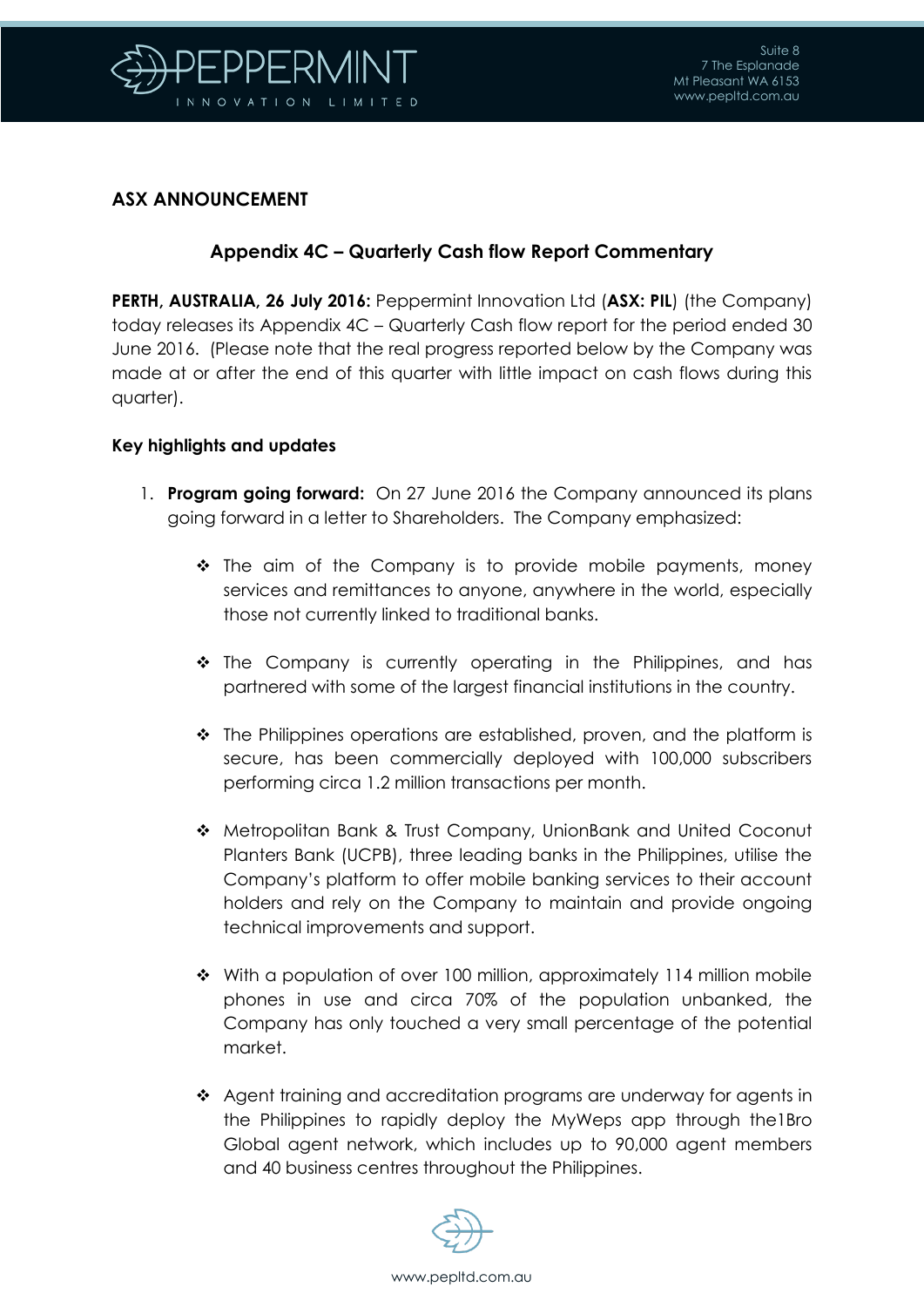- $\cdot \cdot$  The MyWeps app, distributed through the agent network, provides basic financial services to the enormous unbanked population and includes services such as mobile bill payments and mobile airtime topup to the1Bro Global agent network's established customer bases, generating system fees on each transaction for the Company.
- $\cdot \cdot$  The Company is working with the BSP to demonstrate compliance with regulations and requirements to allow agents to provide remittance services independently of brick and mortar business centres.
- $\cdot \cdot$  The Company is working to finalize commercial agreements and associated technical integration with the leading Filipino bill payment aggregator to facilitate the bill payments functionality of MyWeps and introduce mobile wallet top-up services.
- $\cdot$  The Company is increasing up its engagement with traditional banking partners, noting advanced discussions with one of our three banking partners in the Philippines to expand accountholder use by 'white labeling' the MyWeps app on this bank's platform.
- $\cdot$  The Company is developing a tried and tested, highly scalable business model (based on a fully functional proprietary mobile banking, payments and remittance technology platform), which could be applied through other agent networks and in additional countries.

In our letter of 27 June we also mentioned Bangladesh and 24Nme. At the present time the parties are considering a joint venture agreement put forward to 24Nme by Peppermint.

- 2. **Grant of MyWeps Remittance Licence:** On 29 June 2016 the Company announced the grant of a remittance license by the Central Bank of the Philippines (BSP) to Peppermint's Filipino partner MyWeps International Inc. for the mobile payments and remittance platform developed and powered by Peppermint in the Philippines. The application process highlighted a number of key points:
	- $\cdot \cdot$  This was the first such licence application to be made to the BSP.
	- The technology provided the BSP with transparency that the BSP had not been able to obtain before with respect to cash based money flows between the unbanked.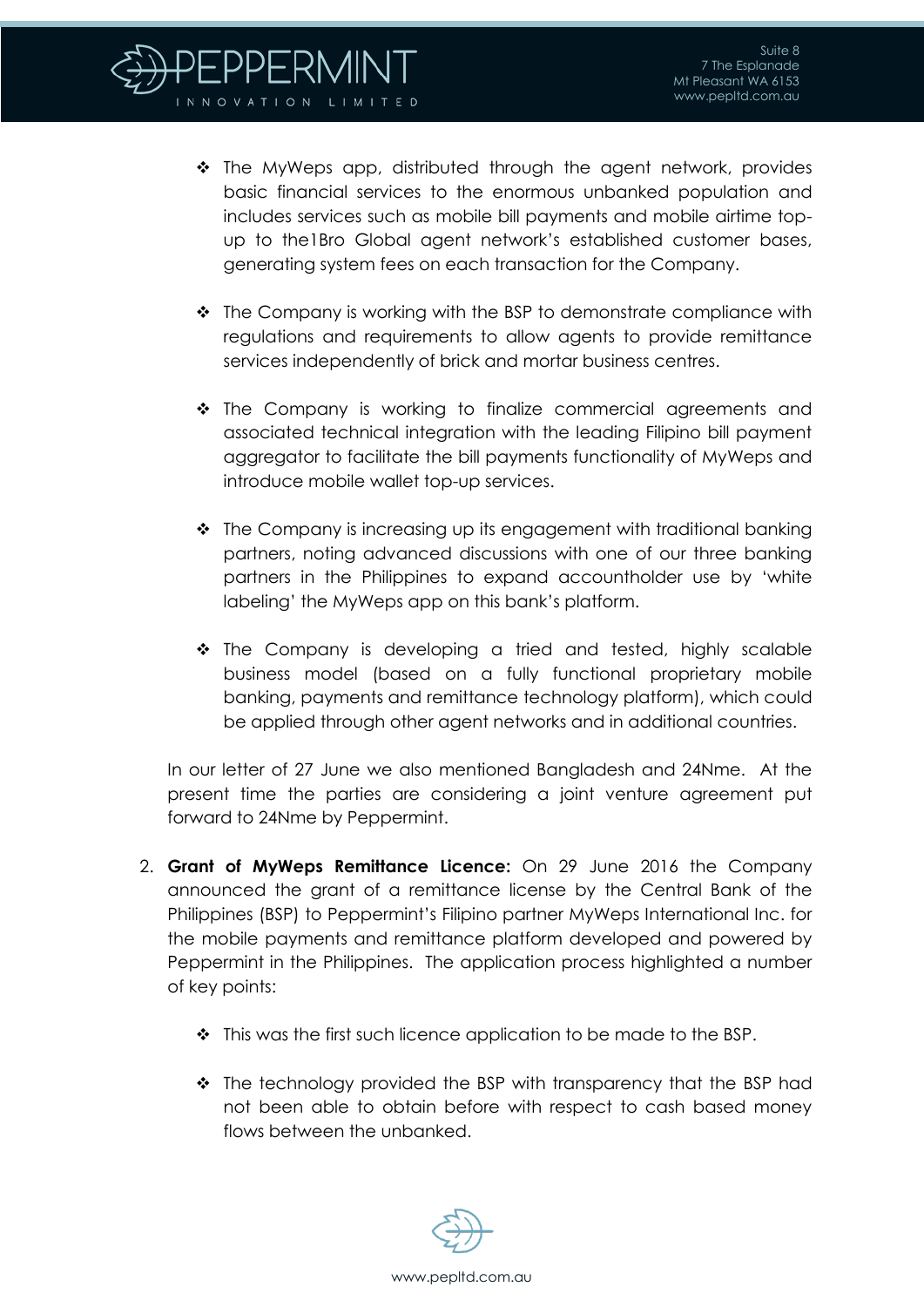

- Existing regulations did not anticipate the licencing of mobile agents to accept and arrange remittances throughout the country.
- $\cdot \cdot$  The BSP would address the remittance licence application in two parts; firstly by granting a licence to provide bricks and mortar remittances through 1Bro Business Centres, and then by considering the best way to ensure that regulations are met to allow remittances to be made through a mobile agent network.

The Company also advised an application had been lodged with the BSP for a mass agent commercial pilot program, so that the MyWeps app could be utilised by multiple mobile agents. Further, Peppermint noted it had been invited to join regular National Strategy for Financial Inclusion (NSFI) Tactical Plan Meetings with the private sector as one of the country's Financial Inclusion Partners to advise the BSP.

- 3. **Union Bank user ramp up:** On 4 July 2016, the Company announced UnionBank wished to ramp up use the Company's UMobile platform, which UnionBank has been using. UnionBank proposed doing this by increasing the number of registered users of the UMobile platform from 50,000 to 2,500,000, which Peppermint noted would significantly increase the volume of transactions across the platform and increased usage fees.
- 4. **Joint venture with Bayad Centre:** On 18 July 2016, the Company announced it had signed an agreement to work with the largest bill aggregator in the Philippines, CIS Bayad Centre Inc. The agreement will see the Company provide a proprietary mobile bill payment application called the "Peppermint Payment Collection Solution".

The Company considers this to be a significant opportunity as the CIS Bayad Center was the first bill aggregator in the Philippines and is the leading overthe-counter, multiple bill payment collection business in the country. CIS Bayad Center provides the facility to allow Filipino's to pay bills from more than 200 billers including all the major utilities and providers servicing a population of over 100 million in the Philippines.

The Peppermint Payment Collection Solution will be the first mobile application used by the Bayad Center for the payment of bills.

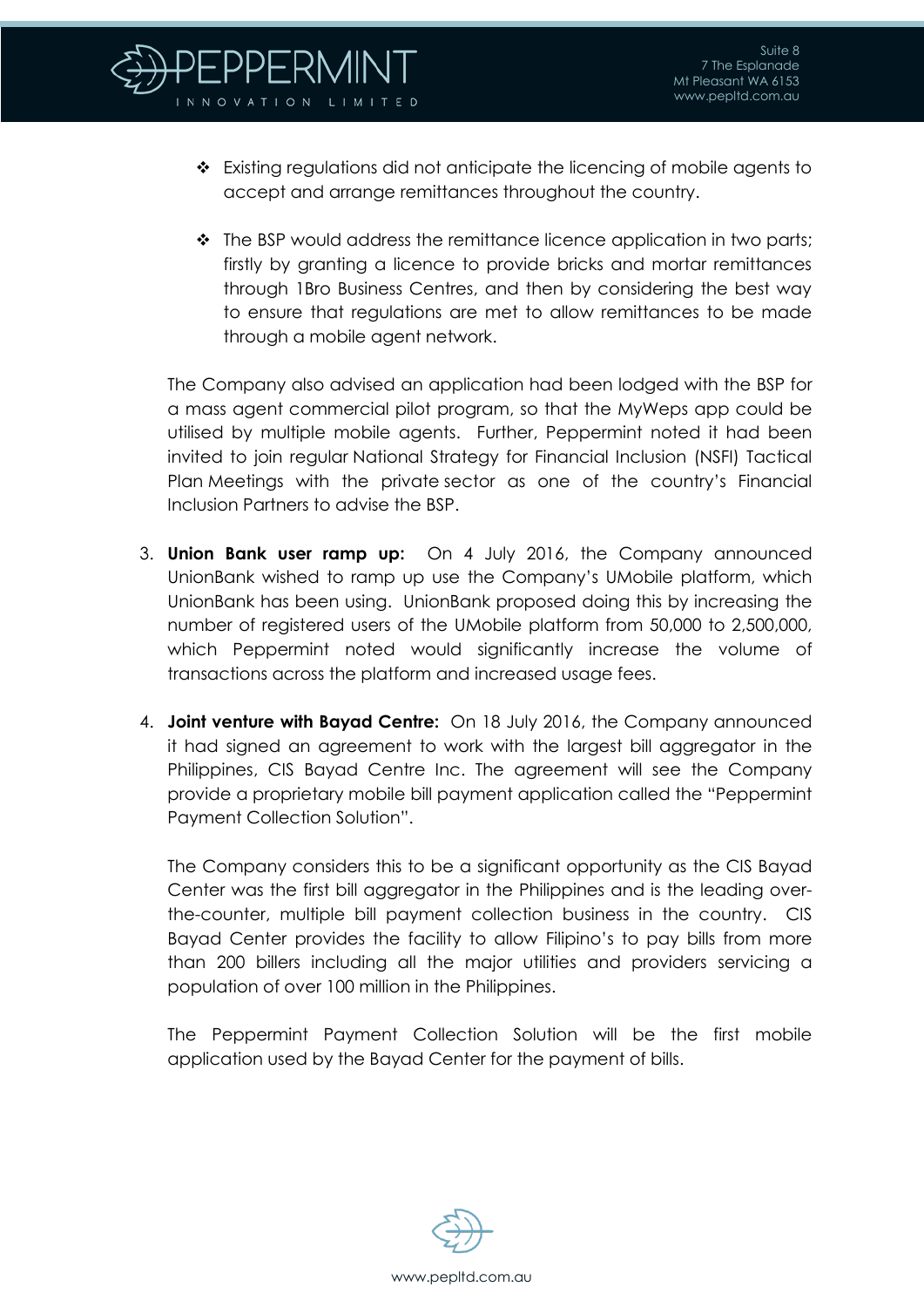





*Peppermint Philippines CTO Adrian OCampo conducting the first Technical Training session for the MyWeps app with the 1Bro team as Bills Payment commences.*

**For more information, please contact:** Chris Kain Managing Director & CEO Peppermint Innovation [info@pepltd.com.au](mailto:info@pepltd.com.au)

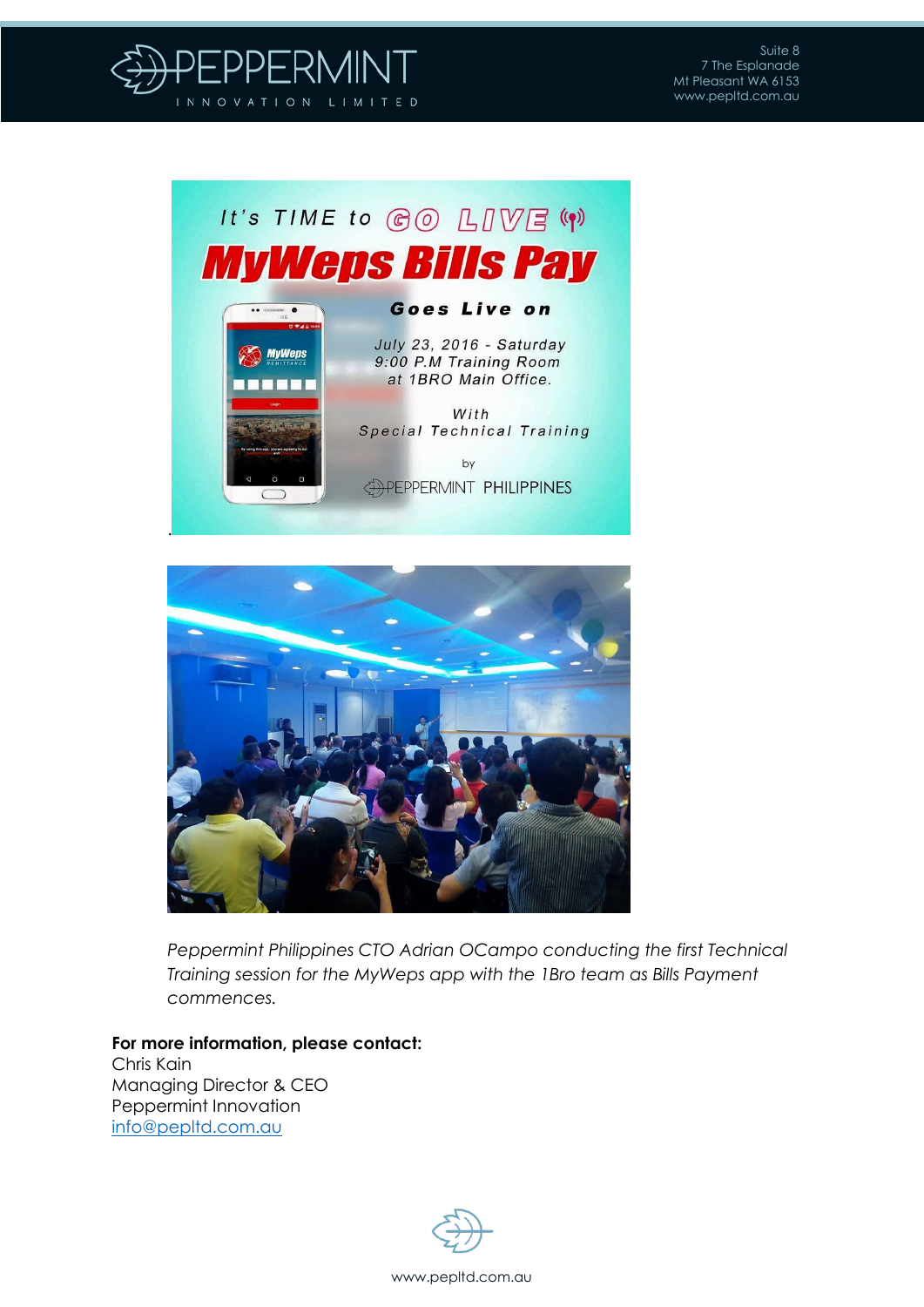

Suite 8 7 The Esplanade Mt Pleasant WA 6153 www.pepltd.com.au

*PRule 4.7B*

# **Appendix 4C**

## **Quarterly report for entities admitted on the basis of commitments**

Introduced 31/3/2000. Amended 30/9/2001, 24/10/2005.

Name of entity

Peppermint Innovation Ltd

56 125 931 964 30 June 2016

ABN Quarter ended ("current quarter")

## **Consolidated statement of cash flows**

| Cash flows related to operating activities |                                                                  | Current quarter<br>\$A'000 | Year to date $(7)$<br>months)<br>\$A'000 |
|--------------------------------------------|------------------------------------------------------------------|----------------------------|------------------------------------------|
| 1.1                                        | Receipts from customers                                          | 177                        | 359                                      |
| 1.2                                        | Payments for<br>(a) staff costs<br>(b) advertising and marketing | (229)                      | (633)                                    |
|                                            | (c) research and development<br>(d) leased assets                |                            |                                          |
|                                            | (e) other working capital                                        | (371)                      | (1,470)                                  |
| 1.3                                        | Dividends received                                               |                            |                                          |
| 1.4                                        | Interest and other items of a similar nature<br>received         | $\mathfrak{D}$             | 4                                        |
| 1.5                                        | Interest and other costs of finance paid                         |                            | (4)                                      |
| 1.6                                        | Income taxes paid                                                |                            |                                          |
| 1.7<br>Other (provide details if material) |                                                                  |                            |                                          |
|                                            | Net operating cash flows                                         | (421)                      | (1,744)                                  |

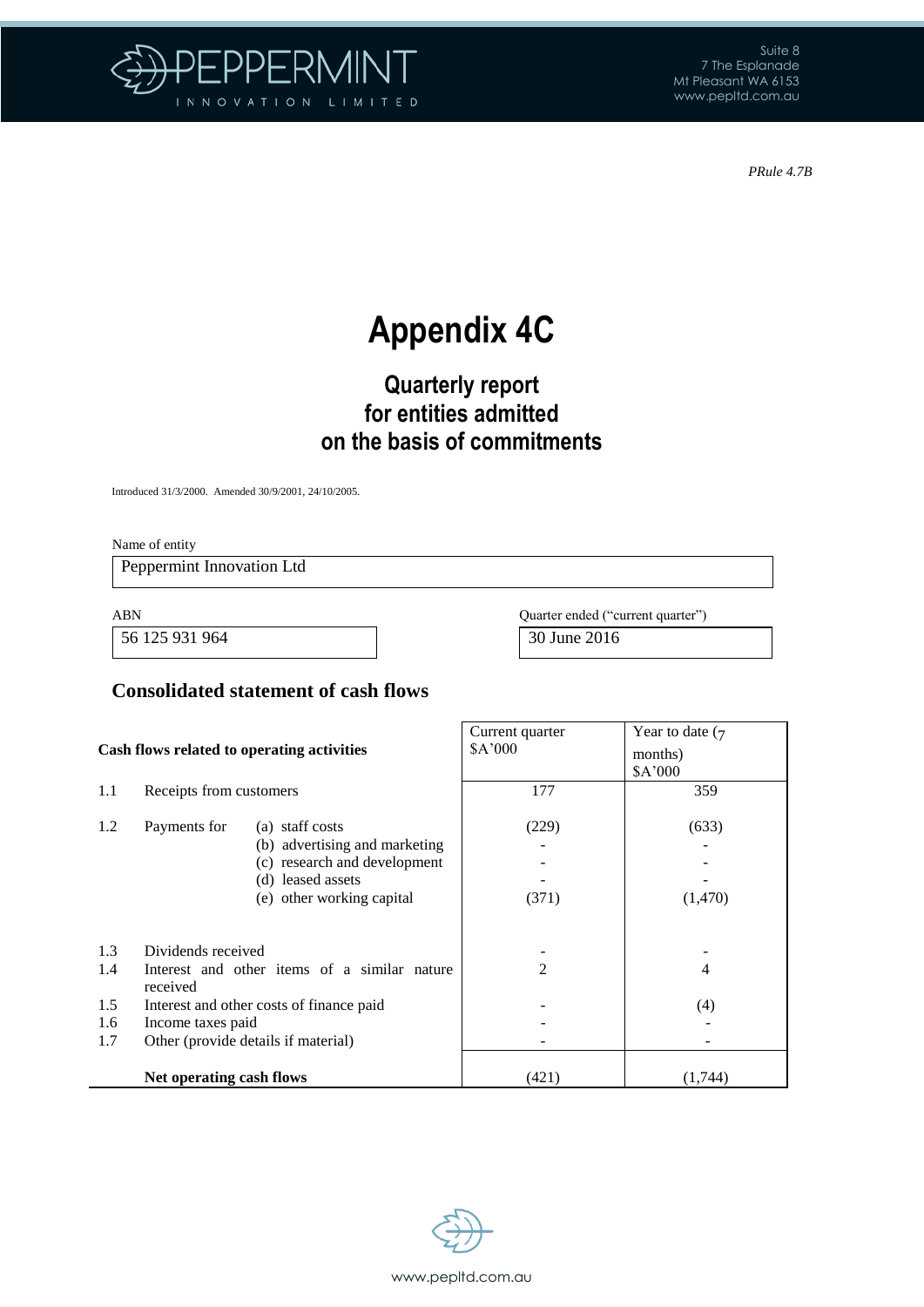

|              |                                                       | Current quarter<br>\$A'000 | Year to date<br>$(7$ months) |
|--------------|-------------------------------------------------------|----------------------------|------------------------------|
|              |                                                       |                            | \$A'000                      |
| 1.8          | Net operating cash flows (carried forward)            | (421)                      | (1,744)                      |
|              | Cash flows related to investing activities            |                            |                              |
| 1.9          | Payment for acquisition of:                           |                            |                              |
|              | (a) businesses (item 5)                               |                            |                              |
|              | (b) equity investments                                |                            |                              |
|              | (c) intellectual property                             |                            |                              |
|              | (d) physical non-current assets                       |                            |                              |
|              | (e) other non-current assets                          |                            | (14)                         |
| 1.10         | Proceeds from disposal of:                            |                            |                              |
|              | (a) businesses (item 5)                               |                            |                              |
|              | (b) equity investments                                |                            |                              |
|              | (c) intellectual property                             |                            |                              |
|              | (d) physical non-current assets                       |                            |                              |
|              | (e) other non-current assets                          |                            | 111                          |
| 1.11         | Loans to other entities                               |                            |                              |
| 1.12         | Loans repaid by other entities                        |                            |                              |
| 1.13         | Other (provide details if material)                   |                            |                              |
|              | Net investing cash flows                              |                            | 97                           |
| 1.14         | Total operating and investing cash flows              | (421)                      | (1,647)                      |
|              |                                                       |                            |                              |
|              | Cash flows related to financing activities            |                            |                              |
| 1.15         | Proceeds from issues of shares, options, etc.         |                            | 3,623                        |
| 1.16         | Proceeds from sale of forfeited shares                |                            |                              |
| 1.17         | Proceeds from borrowings                              |                            | 240                          |
| 1.18         | Repayment of borrowings                               |                            | (290)                        |
| 1.19<br>1.20 | Dividends paid<br>Other (provide details if material) |                            |                              |
|              |                                                       |                            | 3,573                        |
|              | Net financing cash flows                              |                            |                              |
|              | Net increase (decrease) in cash held                  | (421)                      | 1,926                        |
| 1.21         | Cash at beginning of quarter/year to date             | 2,492                      | 142                          |
| 1.22         | Exchange rate adjustments to item 1.20                |                            | 3                            |
|              |                                                       | 2,071                      | 2,071                        |
| 1.23         | Cash at end of quarter                                |                            |                              |

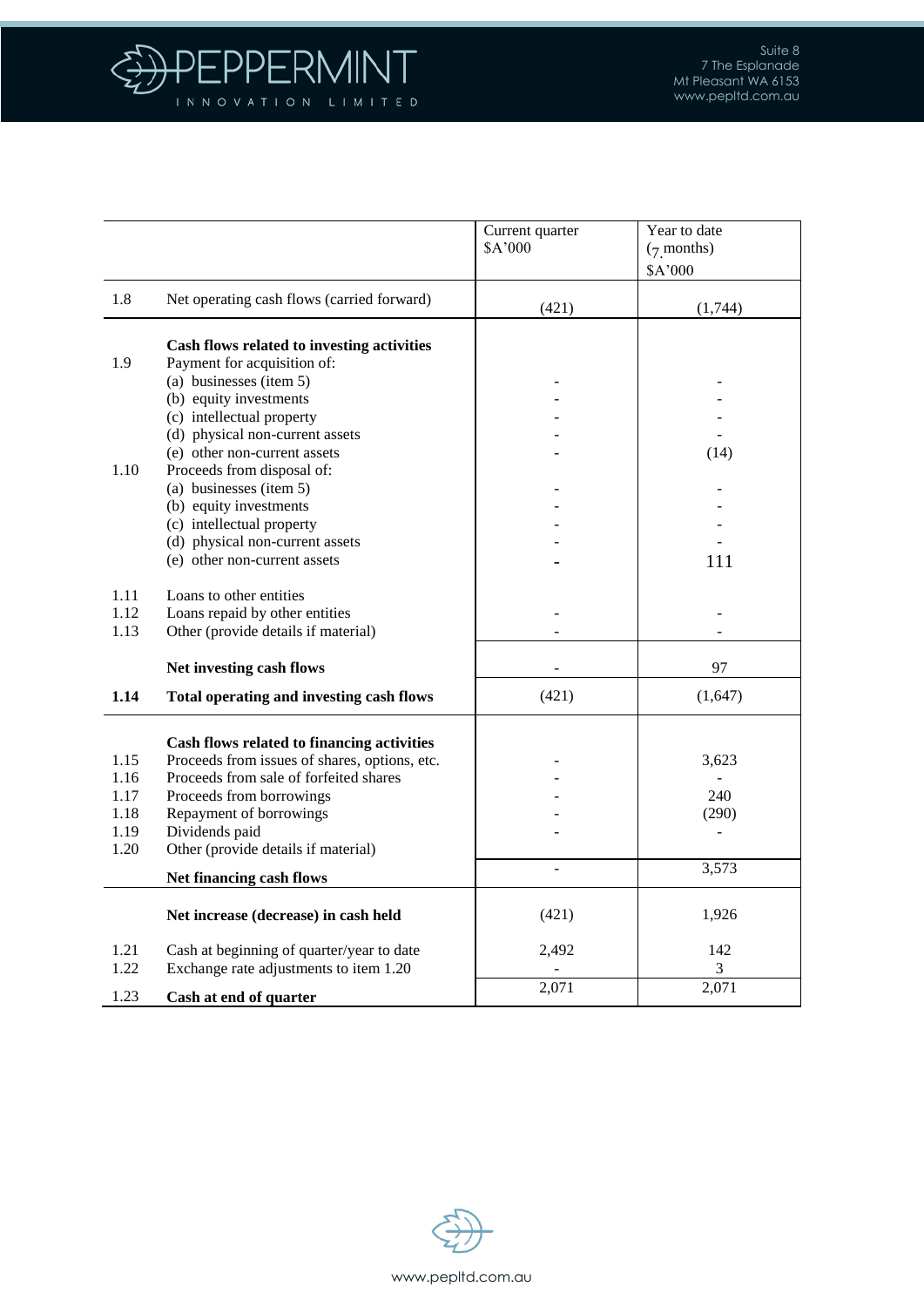

Current quarter

## **Payments to directors of the entity and associates of the directors Payments to related entities of the entity and associates of the related entities**

|      |                                                                  | \$A'000 |
|------|------------------------------------------------------------------|---------|
| 1.24 | Aggregate amount of payments to the parties included in item 1.2 | (149)   |
| 1.25 | Aggregate amount of loans to the parties included in item 1.11   |         |
| 1.26 | Explanation necessary for an understanding of the transactions   |         |

Directors Fees and remuneration of executives and consultants.

## **Non-cash financing and investing activities**

- 2.1 Details of financing and investing transactions which have had a material effect on consolidated assets and liabilities but did not involve cash flows
- 2.2 Details of outlays made by other entities to establish or increase their share in businesses in which the reporting entity has an interest

## **Financing facilities available**

*Add notes as necessary for an understanding of the position. (See AASB 1026 paragraph 12.2).*

|     |                             | Amount available<br>\$A'000 | Amount used<br>\$A'000 |
|-----|-----------------------------|-----------------------------|------------------------|
| 3.1 | Loan facilities             | N <sub>il</sub>             |                        |
| 3.2 | Credit standby arrangements |                             |                        |

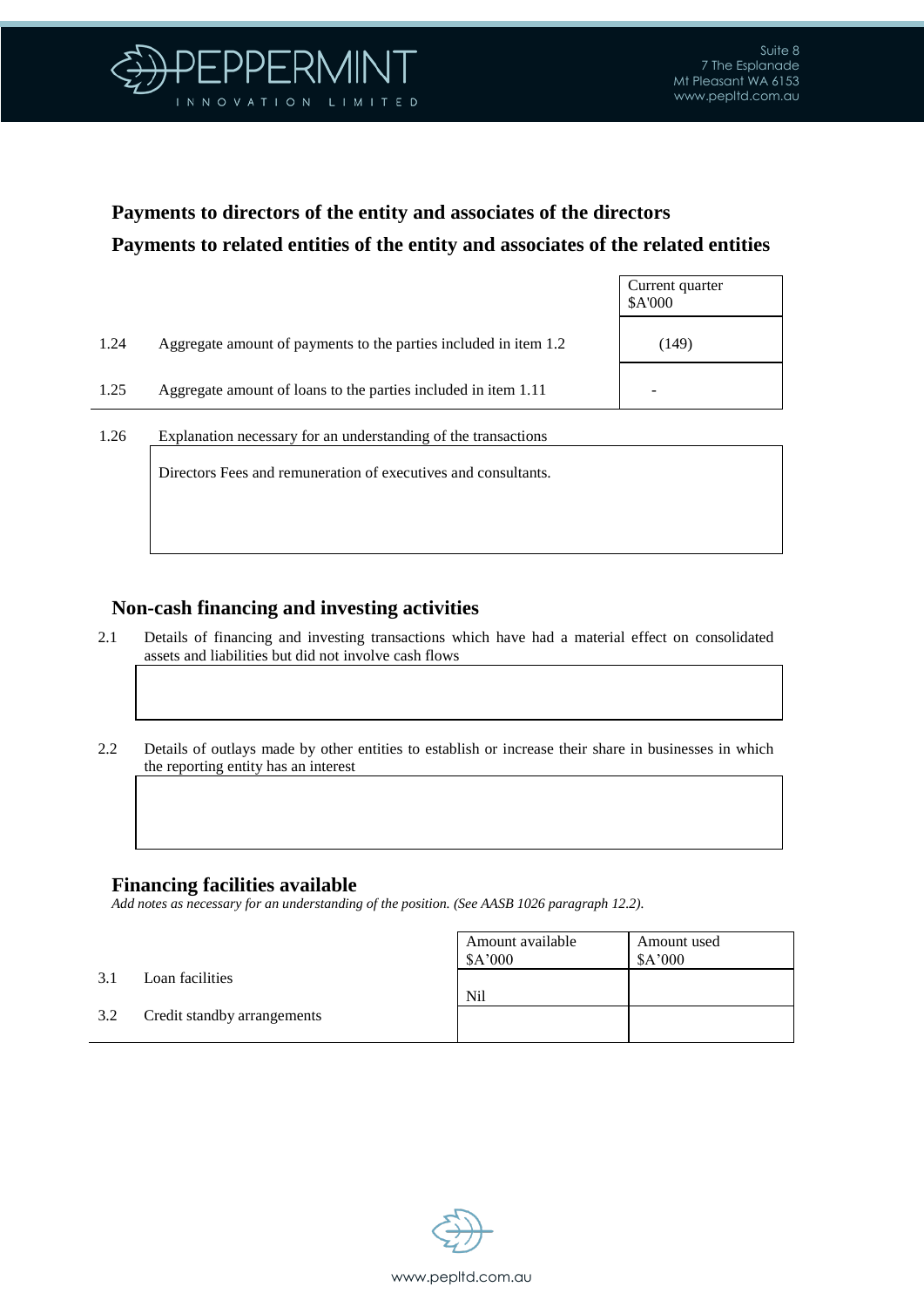

## **Reconciliation of cash**

| Reconciliation of cash at the end of the quarter (as<br>shown in the consolidated statement of cash flows) to<br>the related items in the accounts is as follows. |                                                  | Current quarter<br>A'000 | Previous quarter<br>A'000 |
|-------------------------------------------------------------------------------------------------------------------------------------------------------------------|--------------------------------------------------|--------------------------|---------------------------|
| 4.1                                                                                                                                                               | Cash on hand and at bank                         | 2,071                    | 2,492                     |
| 4.2                                                                                                                                                               | Deposits at call                                 |                          |                           |
| 4.3                                                                                                                                                               | Bank overdraft                                   |                          |                           |
| 4.4                                                                                                                                                               | Other (provide details)                          |                          |                           |
|                                                                                                                                                                   | <b>Total: cash at end of quarter</b> (item 1.23) | 2,071                    | 2,492                     |

### **Acquisitions and disposals of business entities**

|     |                                              | Acquisitions<br>$(Item\ 1.9(a))$ | Disposals<br>$(Item\ 1.10(a))$ |
|-----|----------------------------------------------|----------------------------------|--------------------------------|
| 5.1 | Name of entity                               |                                  |                                |
| 5.2 | Place of incorporation<br>or registration    |                                  |                                |
| 5.3 | Consideration for<br>acquisition or disposal |                                  |                                |
| 5.4 | Total net assets                             |                                  |                                |
| 5.5 | Nature of business                           |                                  |                                |
|     |                                              |                                  |                                |

## **Compliance statement**

- 1 This statement has been prepared under accounting policies which comply with accounting standards as defined in the Corporations Act (except to the extent that information is not required because of note 2) or other standards acceptable to ASX.
- 2 This statement does /does not\* *(delete one)* give a true and fair view of the matters disclosed.

Sign here:  $\sqrt{\frac{1}{2}}$  Date: 26 July 2016

(Director/Company secretary)

Print name: Anthony Kain